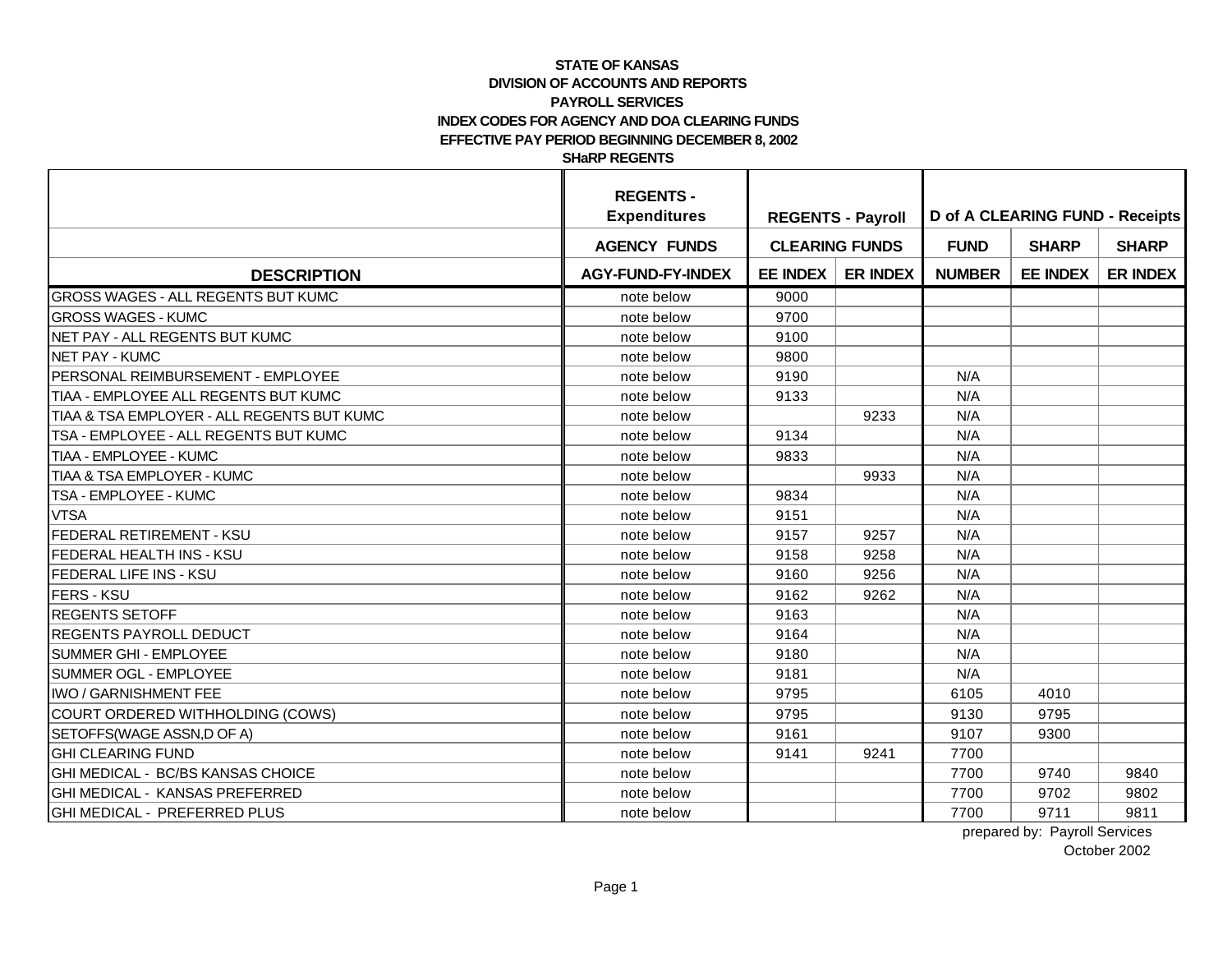|                                                                   | <b>REGENTS -</b><br><b>Expenditures</b> | <b>REGENTS - Payroll</b> |                 | <b>D</b> of A CLEARING FUND - Receipts |                 |                 |  |
|-------------------------------------------------------------------|-----------------------------------------|--------------------------|-----------------|----------------------------------------|-----------------|-----------------|--|
|                                                                   | <b>AGENCY FUNDS</b>                     | <b>CLEARING FUNDS</b>    |                 | <b>FUND</b>                            | <b>SHARP</b>    | <b>SHARP</b>    |  |
| <b>DESCRIPTION</b>                                                | <b>AGY-FUND-FY-INDEX</b>                | <b>EE INDEX</b>          | <b>ER INDEX</b> | <b>NUMBER</b>                          | <b>EE INDEX</b> | <b>ER INDEX</b> |  |
| <b>GHI MEDICAL - PREMIER BLUE</b>                                 | note below                              |                          |                 | 7700                                   | 9713            | 9813            |  |
| GHI MEDICAL - MID AMERICA HEALTH                                  | note below                              |                          |                 | 7700                                   | 9716            | 9816            |  |
| GHI MEDICAL - COVENTRY HEALTH CARE                                | note below                              |                          |                 | 7700                                   | 9719            | 9819            |  |
| GHI MEDICAL - PREFERRED HEALTH SYSTEMS                            | note below                              |                          |                 | 7700                                   | 9724            | 9824            |  |
| GHI DENTAL - DELTA DENTAL                                         | note below                              |                          |                 | 7700                                   | 9741            | 9841            |  |
| GHI VISION - SUPERIOR BASIC VISION PLAN (effective 01/01/2003)    | note below                              |                          |                 | 7700                                   | 9704            |                 |  |
| GHI VISION - SUPERIOR ENHANCED VISION PLAN (effective 01/01/2003) | note below                              |                          |                 | 7700                                   | 9706            |                 |  |
| GHI VISION - ENHANCED VISION PLAN (discontinued 12/31/2002)       | note below                              |                          |                 | 7700                                   | 9703            |                 |  |
| GHI VISION - BASIC VISION PLAN (discontinued 12/31/2002)          | note below                              |                          |                 | 7700                                   | 9739            |                 |  |
| GHI DRUG - ADVANCE PARADIGM                                       | note below                              |                          |                 | 7700                                   | 9742            | 9842            |  |
| GHI WELLNESS - EMPLOYER ONLY                                      | note below                              |                          |                 | 7700                                   |                 | 9844            |  |
| EIC - FEDERAL WITHHOLDING                                         | note below                              | 7080                     |                 | 7701                                   | 7080            |                 |  |
| FEDERAL TAX - EMPLOYEE WITHHOLDING                                | note below                              | 9752                     |                 | 7701                                   | 9752            |                 |  |
| <b>UCI - KANSAS EMPLOYER</b>                                      | note below                              |                          | 9625            | 7705                                   |                 | 9825            |  |
| <b>UCI - MISSOURI EMPLOYER</b>                                    | note below                              |                          | 9626            | 7705                                   |                 | 9826            |  |
| UCI - ALL OTHER STATES EMPLOYER                                   | note below                              |                          | 9628            | 7705                                   |                 | 9828            |  |
| STATE TAX - KANSAS                                                | note below                              | 9753                     |                 | 7704                                   | 9753            |                 |  |
| <b>STATE TAX - MISSOURI</b>                                       | note below                              | 9756                     |                 | 7704                                   | 9756            |                 |  |
| STATE TAX - ALL OTHER STATES                                      | note below                              | 9768                     |                 | 7704                                   | 9768            |                 |  |
| DEFERRED COMP - EMPLOYEE                                          | note below                              | 9738                     |                 | 7757                                   | 9738            |                 |  |
| <b>WORKER'S COMPENSATION - EMPLOYER</b>                           | note below                              |                          | 9620            | 9004                                   |                 | 9820            |  |
| <b>KPERS - EMPLOYEE</b>                                           | note below                              | 9730                     |                 | 9009                                   | 9730            |                 |  |
| <b>KPERS BUYBACK-Y1</b>                                           | note below                              | 9736                     |                 | 9009                                   | 9736            |                 |  |
| <b>KPERS BUYBACK-Y2</b>                                           | note below                              | 9737                     |                 | 9009                                   | 9737            |                 |  |
| <b>KPERS - EMPLOYER</b>                                           | note below                              |                          | 9630            | 9009                                   |                 | 9830            |  |
| KPERS ER 1ST DAY D&D REG- KPERS PARTICIPANTS                      | note below                              |                          | 9631            | 9009                                   |                 | 9831            |  |

prepared by: Payroll Services October 2002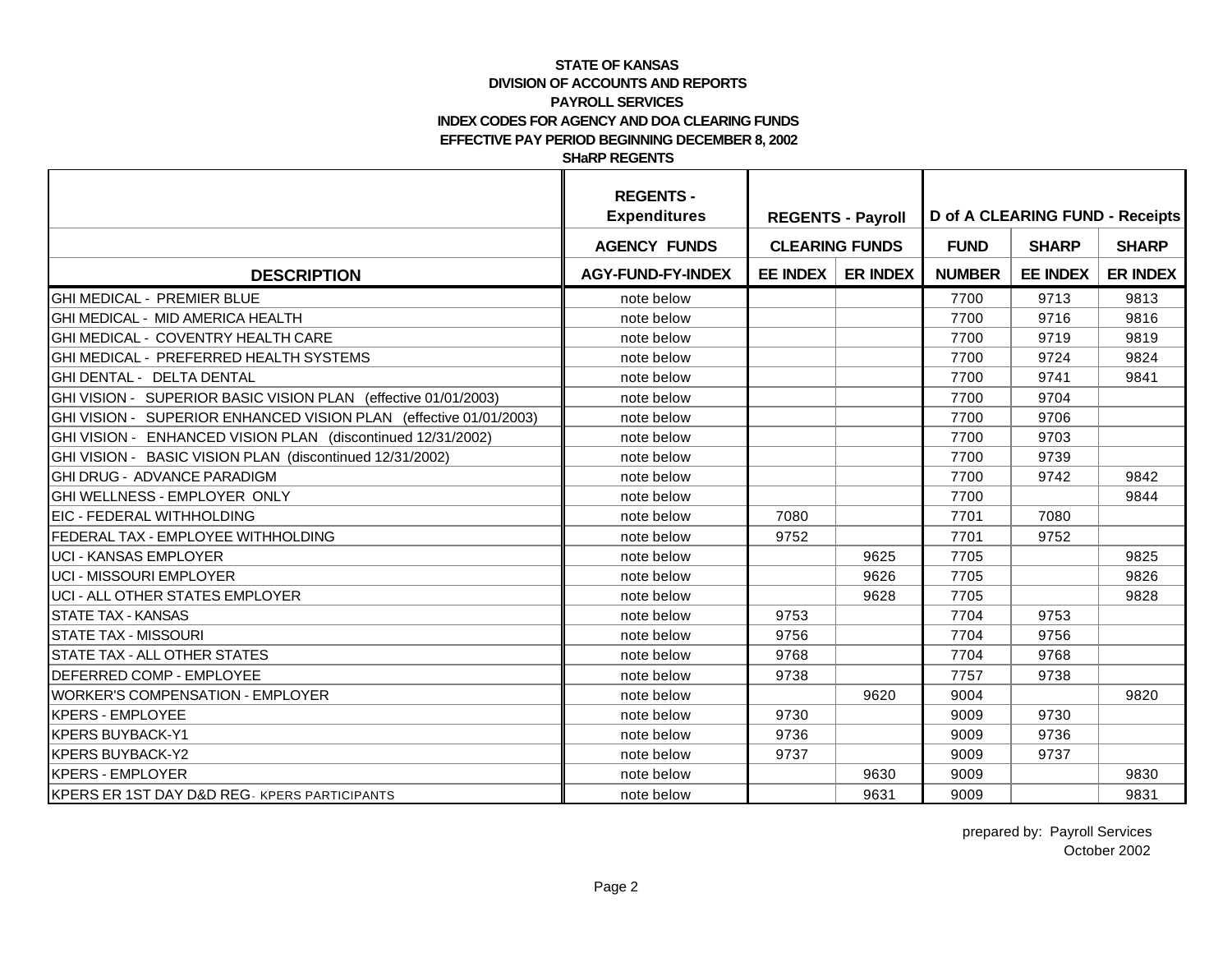|                                                    | <b>REGENTS -</b><br><b>Expenditures</b> |          | <b>REGENTS - Payroll</b> |               | <b>D</b> of A CLEARING FUND - Receipts |                 |
|----------------------------------------------------|-----------------------------------------|----------|--------------------------|---------------|----------------------------------------|-----------------|
|                                                    | <b>AGENCY FUNDS</b>                     |          | <b>CLEARING FUNDS</b>    | <b>FUND</b>   | <b>SHARP</b>                           | <b>SHARP</b>    |
| <b>DESCRIPTION</b>                                 | <b>AGY-FUND-FY-INDEX</b>                | EE INDEX | <b>ER INDEX</b>          | <b>NUMBER</b> | <b>EE INDEX</b>                        | <b>ER INDEX</b> |
| KPERS EMPLOYER 1ST DAY D&D E&G                     | note below                              |          | 9631                     | 9009          |                                        | 9831            |
| <b>KPERS EMPLOYER PRIOR SERVICE</b>                | note below                              |          | 9633                     | 9009          |                                        | 9833            |
| KPERS ER 1ST DAY D&D REG. TSA/TIAA PARTICIPANTS    | note below                              |          | 9632                     | 9009          |                                        | 9832            |
| KPERS EMPLOYER 1ST DAY: M,Y,MX,YX                  | note below                              |          | 9632                     | 9009          |                                        | 9832            |
| LEARNING QUEST - EDUCATION SAVINGS PROG            | note below                              | 9762     |                          | 9014          | 9762                                   |                 |
| LONG TERM CARE INSURANCE                           | note below                              | 9763     |                          | 9016          | 9763                                   |                 |
| CITY EARNINGS WITHHOLDING - KCMO                   | note below                              | 9754     |                          | 9030          | 9754                                   |                 |
| <b>SAVINGS BONDS</b>                               | note below                              | 9705     |                          | 9076          | 9705                                   |                 |
| OPTIONAL GROUP LIFE                                | note below                              | 9701     |                          | 9083          | 9701                                   |                 |
| ORGANIZATION DUES                                  | note below                              | 9710     |                          | 9084          | 9710                                   |                 |
| <b>UNITED WAY</b>                                  | note below                              | 9715     |                          | 9094          | 9715                                   |                 |
| OASDI - EMPLOYEE & EMPLOYER                        | note below                              | 9750     | 9650                     | 9115          | 9750                                   | 9850            |
| MEDICARE - EMPLOYEE & EMPLOYER                     | note below                              | 9751     | 9651                     | 9115          | 9751                                   | 9851            |
| FLEXIBLE SPENDING HEALTH CARE                      | note below                              | 9760     | 9660                     | 9185          | 9760                                   | 9860            |
| FLEXIBLE SPENDING DEPEND CARE                      | note below                              | 9761     | 9661                     | 9185          | 9761                                   | 9861            |
| STATE LEAVE RESERVE ASSESMENT                      | note below                              |          | 9665                     | 9200          |                                        | 9865            |
| <b>SHaRP</b><br>PARKING - DFM Administered Lots    | SHaRP only                              |          |                          | 9113          | 9785                                   | 9891            |
| <b>SHaRP</b><br>PARKING - Agency Administered Lots | SHaRP only                              |          |                          | 9113          | 9786                                   | 9891            |
| <b>PARKING</b><br><b>REGENTS</b>                   | note below                              | 9769     | 9669                     | 9113          | N/A                                    | 9892            |
| TSA - MANDATORY RETIREMENT<br><b>SHaRP</b>         | SHaRP only                              |          | N/A                      | 9205          | 9790                                   | 9890            |
| <b>VTSA - VOLUNTARY RETIREMENT</b><br><b>SHaRP</b> | SHaRP only                              |          | N/A                      | 9206          | 9791                                   |                 |
| STATE LEAVE PAYMENT PROCESSING                     |                                         |          |                          |               |                                        |                 |
| <b>SLPGROSS</b>                                    | 173 - 7730 - FY - 9770                  | 9770     |                          |               |                                        |                 |
| <b>SLPRETDEF</b>                                   | 173 - 7730 - FY - 9871                  |          | 9671                     | 7757          |                                        | 9738            |
| <b>SLPKPERS</b>                                    | 173 - 7730 - FY - 9872                  |          | 9672                     | 9009          |                                        | 9830            |
| <b>SLPGTL - KPERS</b>                              | 173 - 7730 - FY - 9873                  |          | 9673                     | 9009          |                                        | 9831            |
| <b>SLPUCI</b>                                      | 173 - 7730 - FY - 9874                  |          | 9674                     | 7705          |                                        | 9825            |

prepared by: Payroll Services